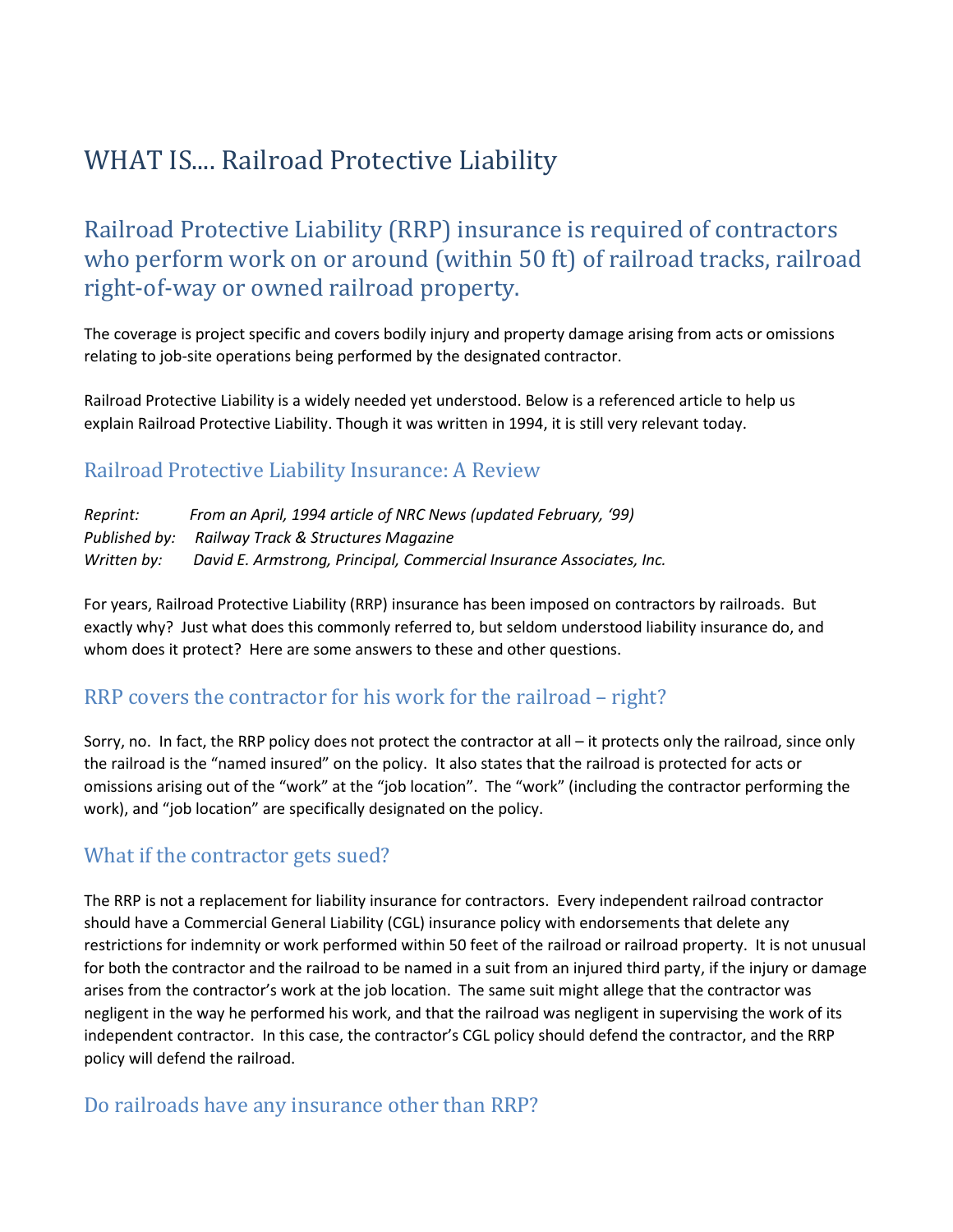Yes. Every operating railroad has some form of operating liability insurance protection. The RRP only protects the railroad from liability associated with specific work (including specific contractor), at a specific job location.

The RRP policy does not provide coverage for any liability that is not somehow connected with the work at the job that is being performed, and is so designated on the RRP policy. Linking the contractor, work and job location in the RRP policy makes it quite clear that it is the project-specific and not just a premises-andoperations policy for the railroad.

# So, if the contractor has insurance and the railroad has insurance, why do they need the RRP policy?

Railroads must make important decisions about how they manage their independent contractor risk. They can insure it under their own insurance policies, but that may drive up the cost of the railroad's own liability insurance. Also, they may have very high deductibles or retentions that may impose heavy financial obligations upon them in the event of a claim, particularly if it involves a contractor on their property.

Another option is for the railroad to transfer its risks contractually through indemnity agreements with its independent contractor, and also require special conditions and limits from the contractor's own liability insurance. But then, the railroad is relying solely on the contractor and the contractor's insurance to protect it. What if the contractor defaults, or has its insurance canceled, or limits through claims at other project locations?

Perhaps the best risk-management tool is a combination of contractual indemnification and specific, stand-alone insurance product, one that is written for a specific project that a specific contractor performs. This is generally the most common risk-management technique employed by today's railroads. That stand-alone policy is the common RRP policy being discussed here.

This risk-management technique is very similar to the one used by other project owners who are not railroads. In those cases, the owners usually require the contractor to provide an Owners Protective Liability (OCP) policy to protect the owner from claims against him, from specific work, at a specific job site or by a specific contractor. While the RRP and the OCP policies are similar in intent, the language is quite different for each and they are not interchangeable.

# Does the RRP policy cover rolling stock?

Under certain situations it does. In addition to protecting the railroad for bodily injury and property damage liability claims, the RRP covers property owned by, leased by or entrusted to the railroad for direct physical damage to that property. This includes rolling stock, other equipment, materials or any property assigned to a specific job site. Again, the policy benefits the railroad only, and loss to covered property must result from acts or omissions arising out of work at a job location. The RRP does not replace a railroad's property or rolling stock properties, since the RRP policy only pays for losses due to acts or omissions at the job. And, like the third party coverage under the RRP, the physical damages coverage stops when the contractor has completed his work.

#### Does the RRP cover workers' compensation?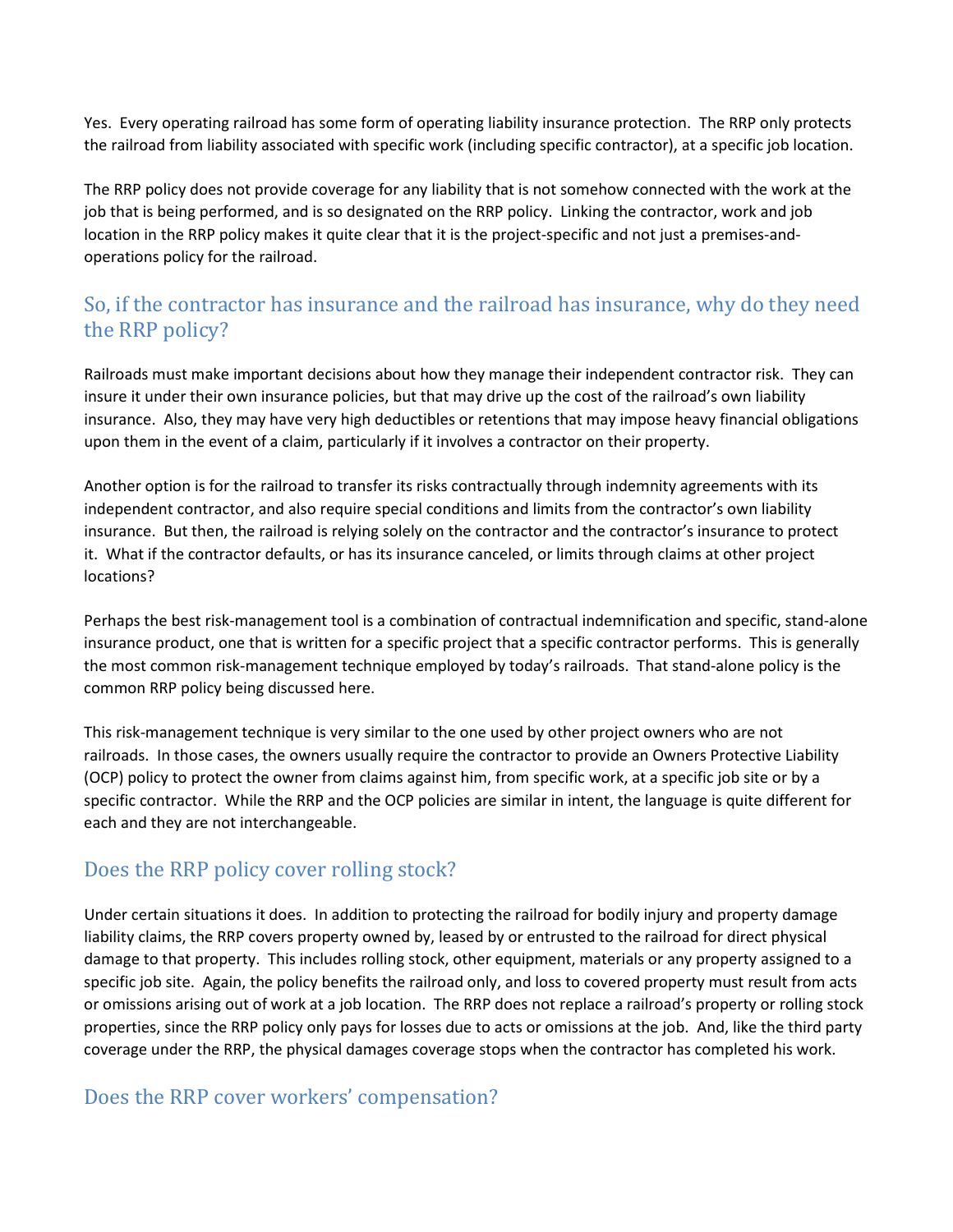No, never. Workers' Compensation disability benefits, unemployment compensation laws and any similar laws are specifically excluded under the RRP policy. However, the exclusion does not apply to any obligation that the insured (the railroad) has under FELA. Thus, if the railroad is sued by an employee for injuries sustained due to acts or omissions arising out of work at a job location, the RRP would respond to protect the railroad.

#### Does coverage continue if a contractor completes his work ahead of schedule?

No. Coverage for the railroad ceases when the contractor has completed the work. The policy is very specific about what constitutes completed work.

The RRP policy, therefore, does not afford any completed operation coverage for any party. The contractor's own CGL policy should protect it against claims arising out of completed work. The railroad's own operating liability coverage should protect it from any claims made against it for injuries or damages.

# What limits are usually required by the railroad for the RRP policies?

The limits of liability will vary from railroad to railroad, and even from project to project. The size and the complexity of the construction project may determine the limits required by the contract. Limits of \$2 million for each occurrence and \$6 million annual aggregate limits are quite common. Please note that the aggregate limit applies on an annual basis even though the RRP policy may be written for a period longer than one year.

# Is all RRP policy language the same?

No, but most companies use the Insurance Services Office (ISO) 1994 form, or a later version, and that form is accepted by most railroads. When purchasing or getting quotations for RRP, the contractor should advise of any differences between his form and the railroad's specifications. The railroad will often engage an engineering firm to create the bid documents for the work to be performed. These documents should contain the insurance requirements, including any specific RRP policy form, such as ISO, RIMA or ASSHTO, including modifications in the policy language.

# Where does the contractor get the RRP policies and/or quotations for RRP insurance?

There are several sources for RRP insurance. In some cases, the contractor's CGL insurance company may provide the RRP insurance as well. They will always issue a separate policy because the named insured is the railroad, not the contractor.

In many cases, the contractor's CGL insurance company cannot or will not issue the RRP policy. This may be due to limit requirements, special coverage requirements, long policy terms, reinsurance restrictions and a variety of other issues. The contractor may ask his insurance broker to obtain several quotations from several insurance companies that specialize in RRP insurance. Results can vary widely between insurance companies depending on the information submitted and the specific details of the job.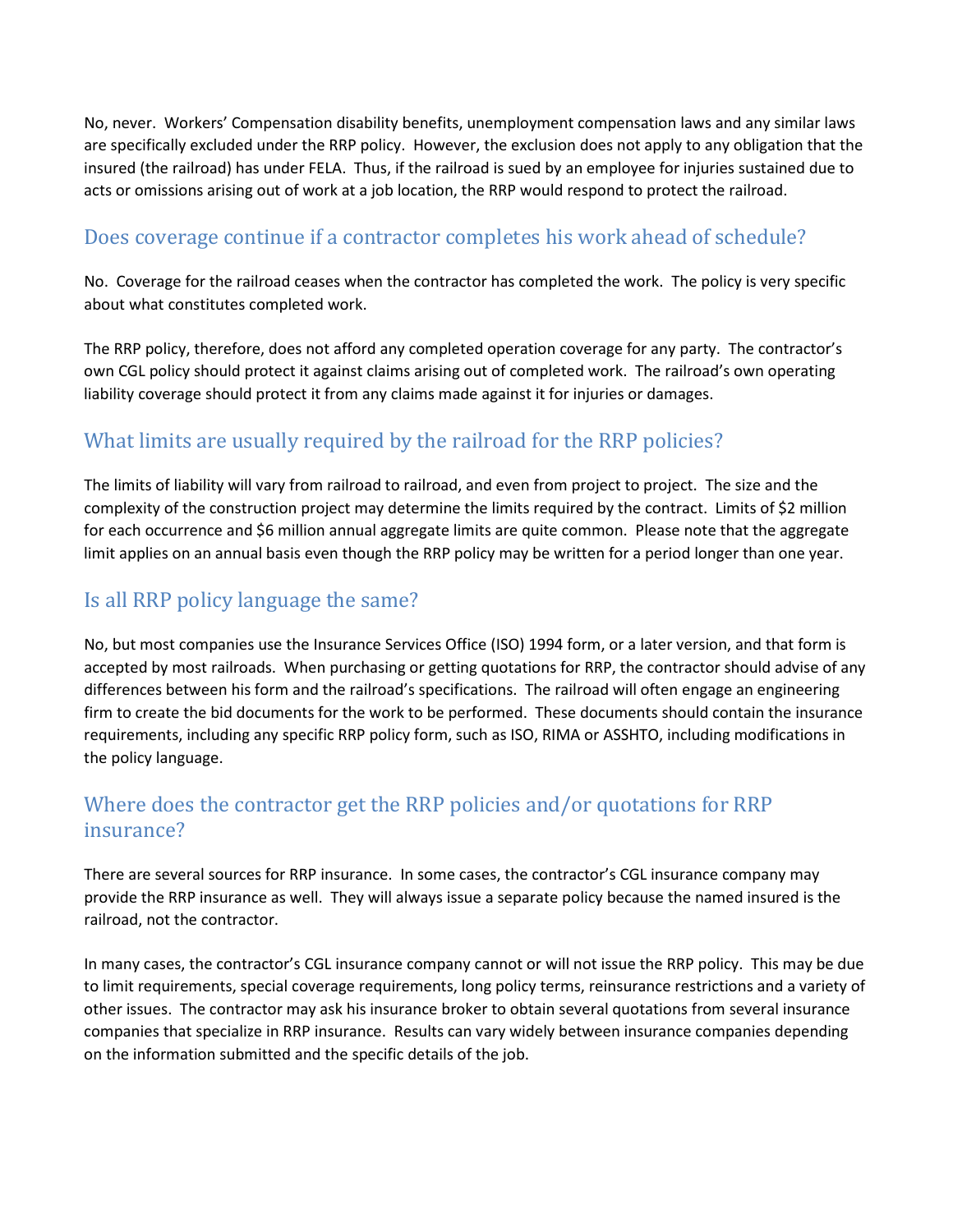Occasionally, the railroads themselves may carry a "blanket RRP program" in which they enroll "contractors," "work" and "job locations" on an ongoing basis. If the railroad has a plan such as this, it should inform you of such in the contract or bid instructions, and any related cost for participating in this program.

# What do contractors need to know in order to get RRP quotations from insurance companies?

Underwriters need some basic information in order to prepare quotations. This includes, but is not limited to, the following:

- The named insured (railroad and its name and address).
- The "contractor" name and address.
- Limits of railroad protective insurance requested.
- The descriptive title or job or contract number for the project
- A complete description of the work, where it takes place, how it impacts the railroad's tracks (i.e. parallel, over, under or across tracks, etc.)
- Total job cost (estimate).
- Job cost within 50 feet of track(s).
- Percentage and types of work sub-contracted.
- Amounts (percentage or costs) of any specialty construction such as blasting, tunneling, rigging (crane hoisting), pile driving and such.
- Start date and estimated duration of project.
- Train traffic; number of freight and passenger trains during work hours and on a daily basis.
- Payrolls or cost associated with railroad employees such as flagmen or switchmen assigned to the job.
- Details on slow orders or other restrictions placed on tracks at the job site.
- Cost of and value associated with any work trains, other rolling stock or equipment assigned to the job.
- Underwriters may also ask for experience or other qualifications of the contractor and details concerning his own CGL insurance program.

# Contractors should evaluate the protection afforded them by their own CGL insurance as well as RRP insurance requirements imposed upon them.

# As a minimum, contractors should:

- Evaluate the indemnity and insurance provisions of your railroad contracts completely to make sure you comply with those provisions. In some cases, the RRP requirement may be an addendum to the contract. Your CGL policy should be amended so that there are no restrictions for contracts that involve work within 50 feet of a railroad or railroad property.
- Evaluate the property provisions in the contract with coverages provided by your installation floater and equipment policies. You may be held responsible for the entire project and it may be necessary to purchase a Builders Risk policy for the project. Or you may be responsible for materials and equipment